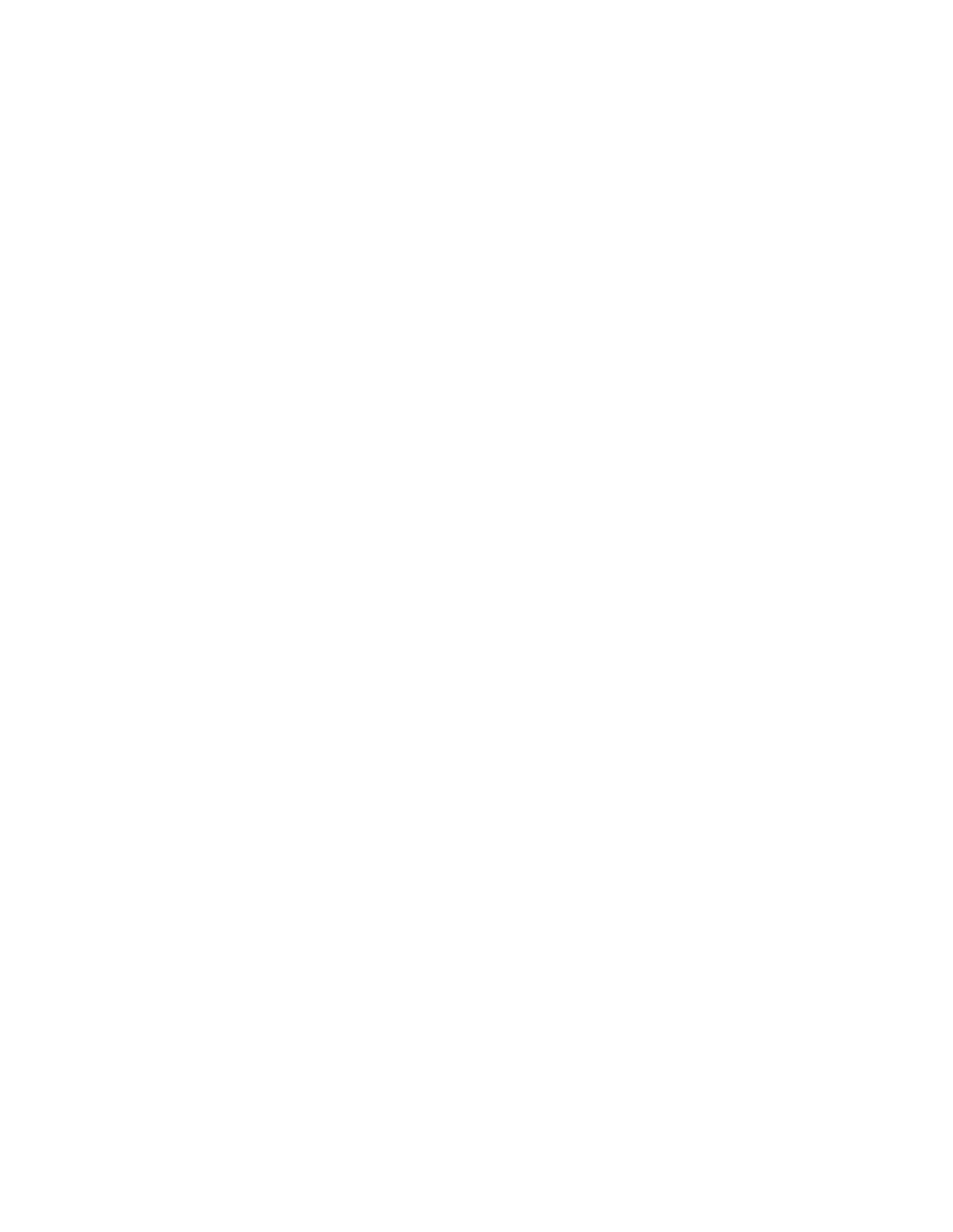# KSRM College of Engineering (Autonomous), Kadapa-516005, AP

# Regulations for UG Programs in Engineering (R20UG) (Effective from 2020-21)

# Index

| 1.0  |                                                              |  |
|------|--------------------------------------------------------------|--|
| 2.0  |                                                              |  |
| 3.0  |                                                              |  |
| 4.0  |                                                              |  |
| 5.0  |                                                              |  |
| 6.0  |                                                              |  |
| 7.0  | Assessment Procedure - Internal Tests and End Examinations 3 |  |
| 8.0  |                                                              |  |
| 9.0  |                                                              |  |
| 10.0 | Requirements for taking End Examinations and Promotion 8     |  |
| 11.0 |                                                              |  |
| 12.0 |                                                              |  |
| 13.0 |                                                              |  |
| 14.0 |                                                              |  |
| 15.0 |                                                              |  |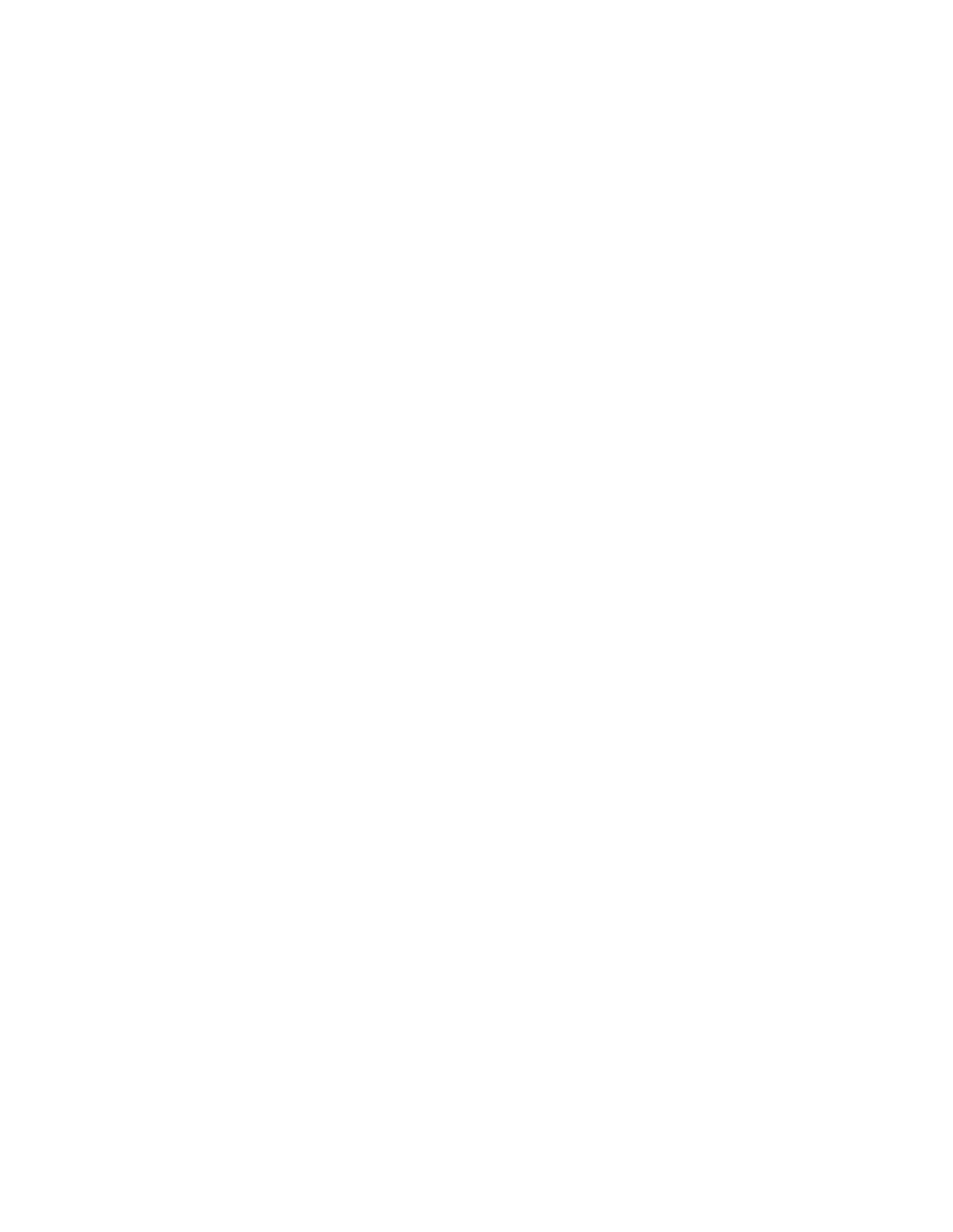# **KSRM College of Engineering (Autonomous), Kadapa-516005, A.P.**

# **Regulations for UG Programs in Engineering (R20 UG) (Effective from 2020-21)**

#### **1.0 Nomenclature**

|     | 1.1 | Academic Year: Period of academic instruction of, approximately, one year duration                                                                                                                                                                            |
|-----|-----|---------------------------------------------------------------------------------------------------------------------------------------------------------------------------------------------------------------------------------------------------------------|
|     |     | that usually starts in June/July and ends in April/May next                                                                                                                                                                                                   |
|     | 1.2 | Semester: Either of two divisions of an academic year                                                                                                                                                                                                         |
|     | 1.3 | Major: A specific field of study. Example: Civil Engineering                                                                                                                                                                                                  |
|     | 1.4 | Minor. An area outside of, or complementary to, a Major. Example: For Civil                                                                                                                                                                                   |
|     |     | Engineering major, Computer Science is a minor and vice versa                                                                                                                                                                                                 |
|     | 1.5 | Subject: An area of knowledge that is studied as part of a Course                                                                                                                                                                                             |
|     | 1.6 | Core: A subject that is mandatory for a Major course of study                                                                                                                                                                                                 |
|     | 1.7 | <i>Elective</i> : A subject that is selected for study to suit one's individual needs                                                                                                                                                                         |
|     | 1.8 | Mandatory Subject: A subject that is studied to meet certain requirements but has no<br>credits assigned to it                                                                                                                                                |
|     | 1.9 | Humanities subjects: Subjects that describe and interpret human achievements,<br>problems and historical changes at individual and societal levels covering the<br>disciplines of literature, history, and philosophy                                         |
|     |     | 1.10 Social Sciences: Subjects that describe the mental and behavioural activities of<br>individuals, groups, organizations, institutions, and nations covering the disciplines<br>of anthropology, economics, linguistics, political science, and psychology |
|     |     | 1.11 <i>Exam</i> : A test to measure one's progress, knowledge, or ability in a subject                                                                                                                                                                       |
|     |     | 1.12 Credit: A numerical weight given to a subject, usually based on quantum of<br>academic work                                                                                                                                                              |
|     |     | 1.13 Grade: A numerical or alphabetic designation measuring the level of achievement in<br>an exam                                                                                                                                                            |
|     |     | 1.14 Attendance: Physical presence of oneself in a classroom/laboratory for purpose of a<br>scheduled academic instruction                                                                                                                                    |
|     |     | 1.15 Course: A series of subjects that constitute a Major field of study                                                                                                                                                                                      |
|     |     | 1.16 <i>Branch</i> : Same as Course                                                                                                                                                                                                                           |
|     |     | 1.17 Program: Same as Course                                                                                                                                                                                                                                  |
|     |     | 1.18 Degree: An academic title conferred to honour distinguished achievement                                                                                                                                                                                  |
|     |     | 1.19 Minor Degree: An Academic honour conferred on achieving 20 extra credits in one's<br>minor area of study                                                                                                                                                 |
|     |     | 1.20 <i>Honours</i> : An Academic honour conferred on achieving 20 extra credits in one's                                                                                                                                                                     |
|     |     | major area of study                                                                                                                                                                                                                                           |
| 2.0 |     | <b>Short Title and Application</b>                                                                                                                                                                                                                            |
|     | 21  | These rules and regulations may be called as R20UG and come into force from                                                                                                                                                                                   |

2.1 These rules and regulations may be called as R20UG and come into force from Academic Year 2020-21 and exists until superseded by new regulations. These rules are applicable for students who join the institute from academic year 2020-21 onwards. Students who have joined in earlier regulations will continue in their respective regulations.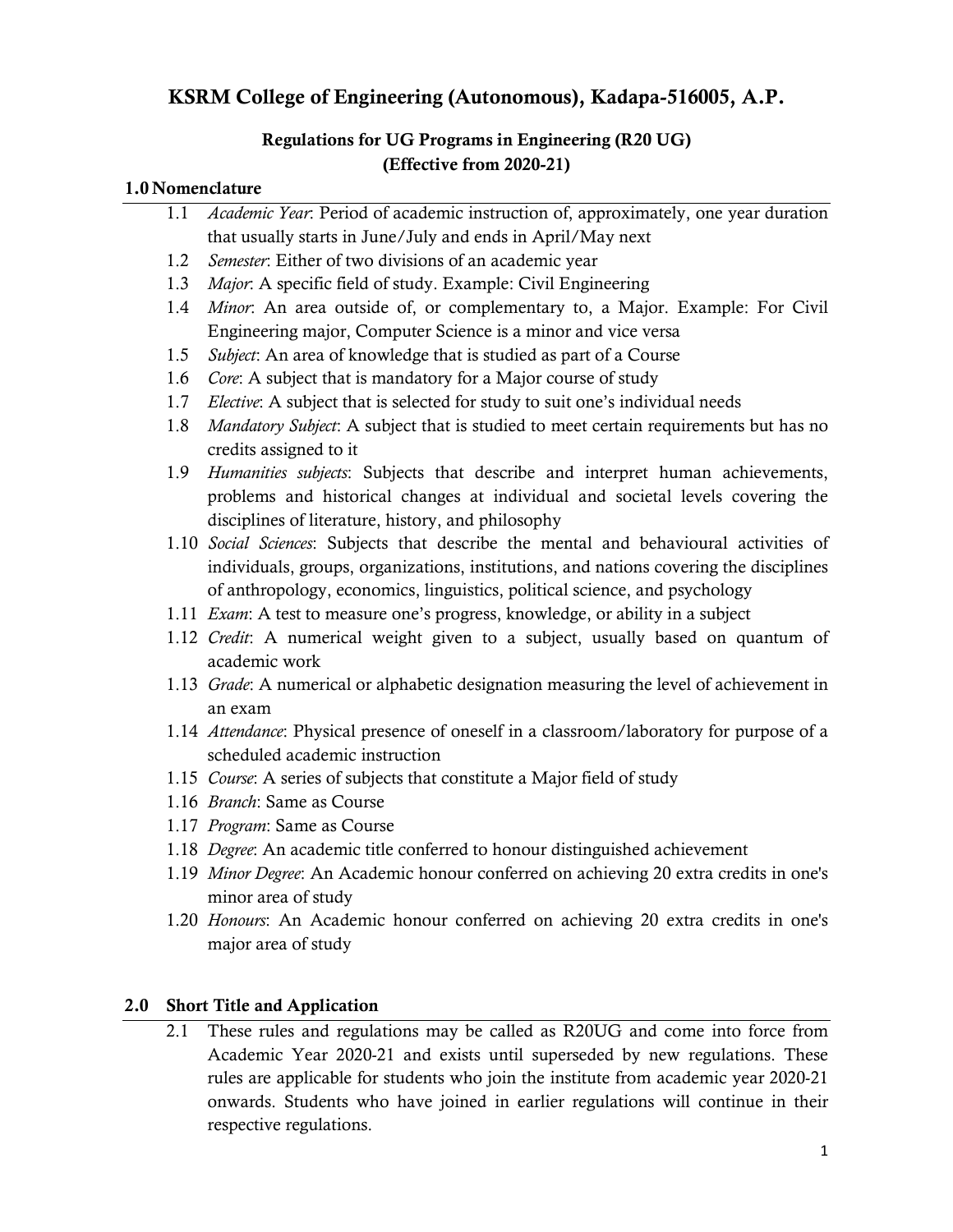- 2.2 These rules and regulations are applicable to all under graduate courses in engineering and technology leading to Bachelor's Degree in Technology (B. Tech)
- 2.3 The Major courses offered, at present, are:
	- 2.3.1 Civil Engineering
	- 2.3.2 Electrical and Electronics Engineering
	- 2.3.3 Mechanical Engineering
	- 2.3.4 Electronics and Communication Engineering
	- 2.3.5 Computer Science and Engineering
- 2.4 The Institute may offer new Majors in future to which these rules and regulations will be applicable.

## **3.0 Suspension and Amendment of Rules**

- 3.1 Academic Council has the authority to suspend a rule temporarily.
- 3.2 Academic Council has the authority to amend a rule.
- 3.3 For affirmative action on any suspension or amendment of a rule, an affirmative vote of three-fifths of the members present and voting shall be required in Academic Council.

#### **4.0 Requirements for Admission**

- 4.1 At present, admissions into first-year class of various Majors are governed by Government and the Affiliating University. The eligibility criteria and procedure for admissions are prescribed by Government and Affiliating University.
- 4.2 A student is not allowed change of Major after admission into first-year.
- 4.3 A student must fulfil medical standards required for admission.
- 4.4 The selected students are admitted into first-year class after payment of the prescribed fees.

#### **5.0 Structure of the B. Tech course**

- 5.1 *Duration*: The duration of B. Tech degree course is eight semesters spread over four academic years. Semesters are named sequentially from First Semester to Eighth Semester.
- 5.2 *Working Days*: Calendar for any semester shall be announced at least four weeks before its commencement. Minimum number of working days shall be 90 for any semester.
- 5.3 *Curriculum*: Each major shall have core, elective and mandatory subjects drawn from six categories of subject areas - i) Basic Sciences (BSC), ii) Humanities and Social Sciences including Management Courses (HSMC), iii) Engineering Science Courses (ESC), iv) Professional Core Course (PCC), v) Professional Elective Course (PEC), and vi) Open Elective Course (OEC). The curriculum for each branch shall be approved by its corresponding Board of Studies and Academic Council.
- 5.4 *Credits*: All subjects that are assessed for marks have credits assigned to them. The credits assigned to subjects shall be given in curriculum. The total number of credits for entire course is 160 for all branches.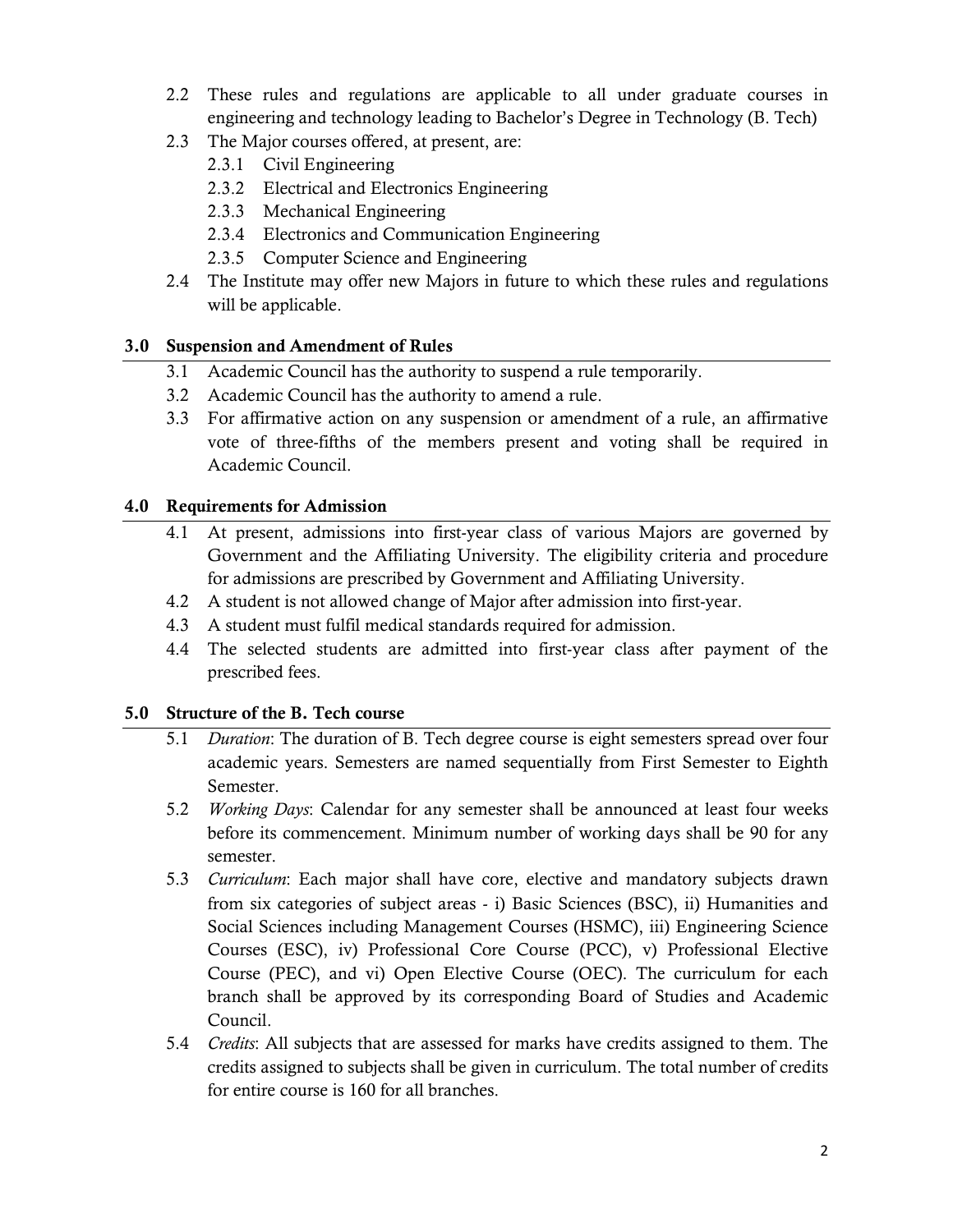- 5.5 *Curriculum and Syllabus*: The curriculum and syllabus for first and second semesters is given in Annexure-1 and Annexure-2 respectively.
- 5.6 *Medium of Instruction*: The medium of instruction, examinations and all other related activities is English.
- 5.7 *Responsibility and Advising*: It is the responsibility of the student to understand and know the regulations and requirements to earn the degree. Each student admitted into the degree programs is assigned to a Faculty Advisor who assists the student in designing an effective program of study. Students should consult their Faculty Advisors for selection of electives and for general advice on academic program.
- 5.8 *Gap*-*Year*: Outstanding students who wish to pursue entrepreneurship are allowed to take a break of one year at any time after II Year / III Year to pursue entrepreneurship full time. This period shall be counted for the maximum time for graduation. College Academic Council shall evaluate the proposal submitted by the student and decide on permitting the student for availing the gap-year. Gapyear can be availed once in the entire course.

## **6.0 Registration and Enrolment**

- 6.1 Prior to start of each semester, every student shall register for all the subjects listed in curriculum and additional subjects required for achieving honours/ minor degree. Excepting first semester, the registration for a semester shall be done during a specified week after end examinations of previous semester. In first semester, the registration shall be done within six working days from date of joining. Recommendation of Faculty Advisor is needed for registration.
- 6.2 A student can register utmost 8 theory subjects, including mandatory subjects, in any semester.
- 6.3 Late registration will be permitted with a fine, decided from time to time, up to six working days from the last date specified for registration.
- 6.4 A student will be eligible for registration for a semester if she or he i) is promoted to that semester, ii) has cleared all fees to the Institute, library and hostel of previous semester, and iii) is not disqualified for registration by a disciplinary action of the Institute.
- 6.5 A student will be enrolled and allowed to attend the classes on successful registration and payment of necessary fees to Institution, library, and hostel.
- 6.6 Registration and enrolment will be controlled by the Office of the Controller of Examinations.

#### **7.0 Assessment Procedure – Internal Tests and End Examinations**

- 7.1 Performance of students in all subjects is assessed continuously through assignments, internal assessment tests and an End examination.
- 7.2 Allocation of internal assessment and End examination marks
	- 7.2.1 For theory subjects, the allocation is 40 marks for internal assessment and 60 marks for End examination totalling 100 marks.
	- 7.2.2 For laboratory/drawing/project work subjects, the allocation is 40 marks for internal assessment and 60 marks for End examination totalling 100 marks.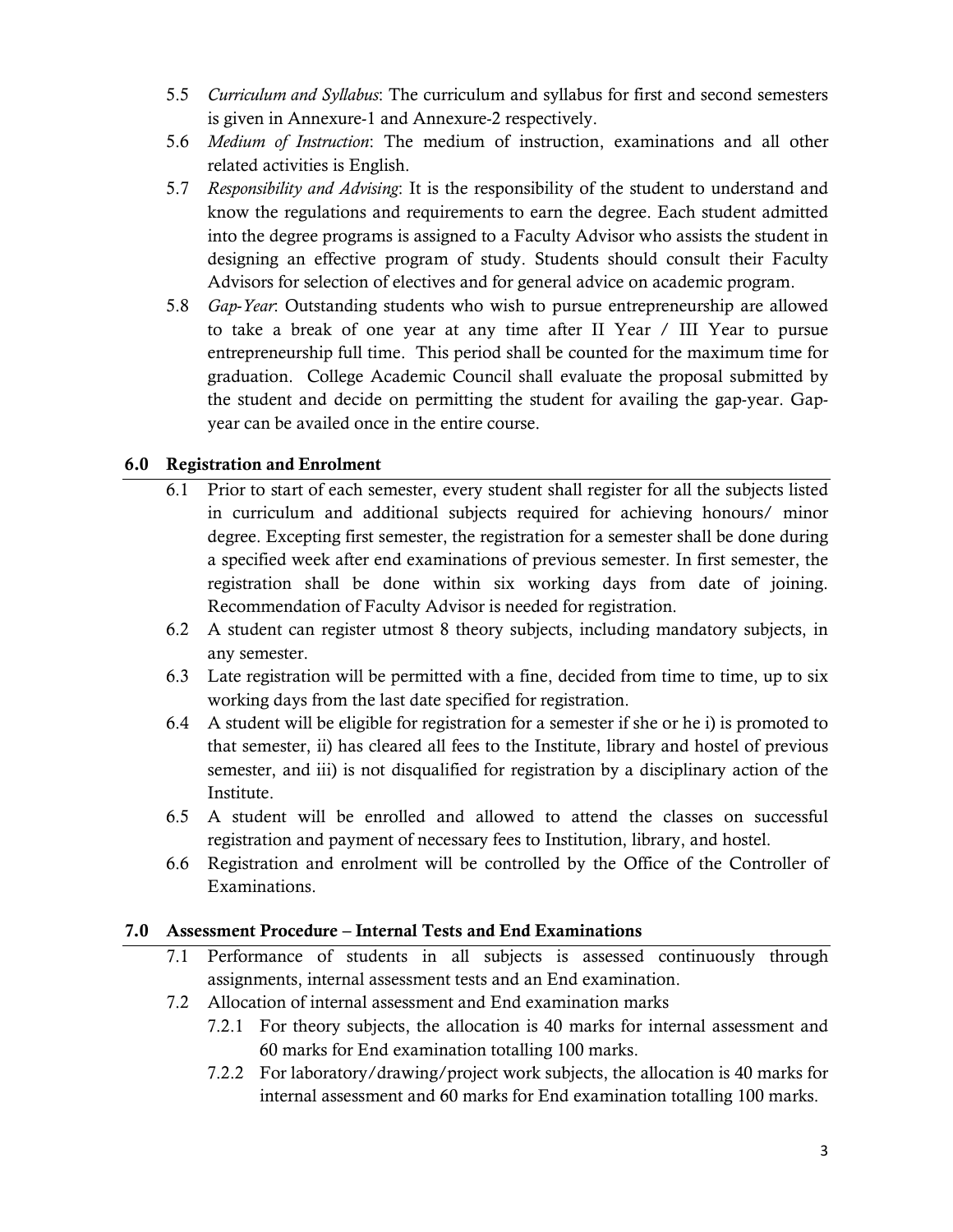- 7.2.3 For seminar/industrial training/internship subjects, the allocation is 100 marks for internal assessment. There is no end examination for these subjects.
- 7.2.4 For mandatory subjects the allocation is 40 marks for internal assessment and no allocation for End examination. These marks are specified for purpose of clause 9.3, and do not account for any credits.
- 7.3 Internal Assessment
	- 7.3.1 Internal assessment means performance evaluation of students by faculty members who teach the subjects.
	- 7.3.2 *Guidelines*:
		- *a) Allocation*: For theory subjects including mandatory subjects the total internal assessment marks is 40 of which 30 marks are assessed through midterm tests, 5 marks by surprise or sudden quiz and 5 marks by assignments. The faculty members of the concerned subject will assess the marks in the midterm tests and assignments.
		- *b) Midterm tests*: Each midterm test will be of two hours duration and evaluated for 30 marks. Internal assessment marks for midterm tests will be calculated as weighted sum of the two midterm test marks, with 80% weight for the best and 20% weight for the other marks. Internal assessment marks for assignments is calculated as the average of all assignments. Total internal marks are the sum of midterm tests, surprise or sudden quiz and assignments assessment marks.

If any student abstains for any midterm test, she or he will be awarded zero marks for that midterm test. If any student fails to submit any assignment within the specified deadline, she or he will be awarded zero marks for that assignment.

- i. *Number and duration*: There shall be two midterm tests each with a duration of two hours.
- ii. *Format of test and division of marks*: Internal test shall consist of only descriptive part for 30 marks.
- iii. *Descriptive or Subjective part*: Subjective part shall contain three questions and all questions shall be answered. However, each question can have internal choice (either or type question). Generally, each question shall test one Course Outcome (CO).
- iv. *Syllabus*: Each test shall cover 50% of the syllabus, approximately.
- *c) Assignments*: The assignments shall aid and hone the daily routine of students. Assignments shall be stimulating and thought provoking to the student. While some questions may test student's understanding of the subject, there shall be questions that imply connect to real world applications. A variety of questions can posed in assignments.
	- i. *Number:* A minimum of four assignments shall be given in each subject with one assignment from Unit I to IV of syllabus of that subject.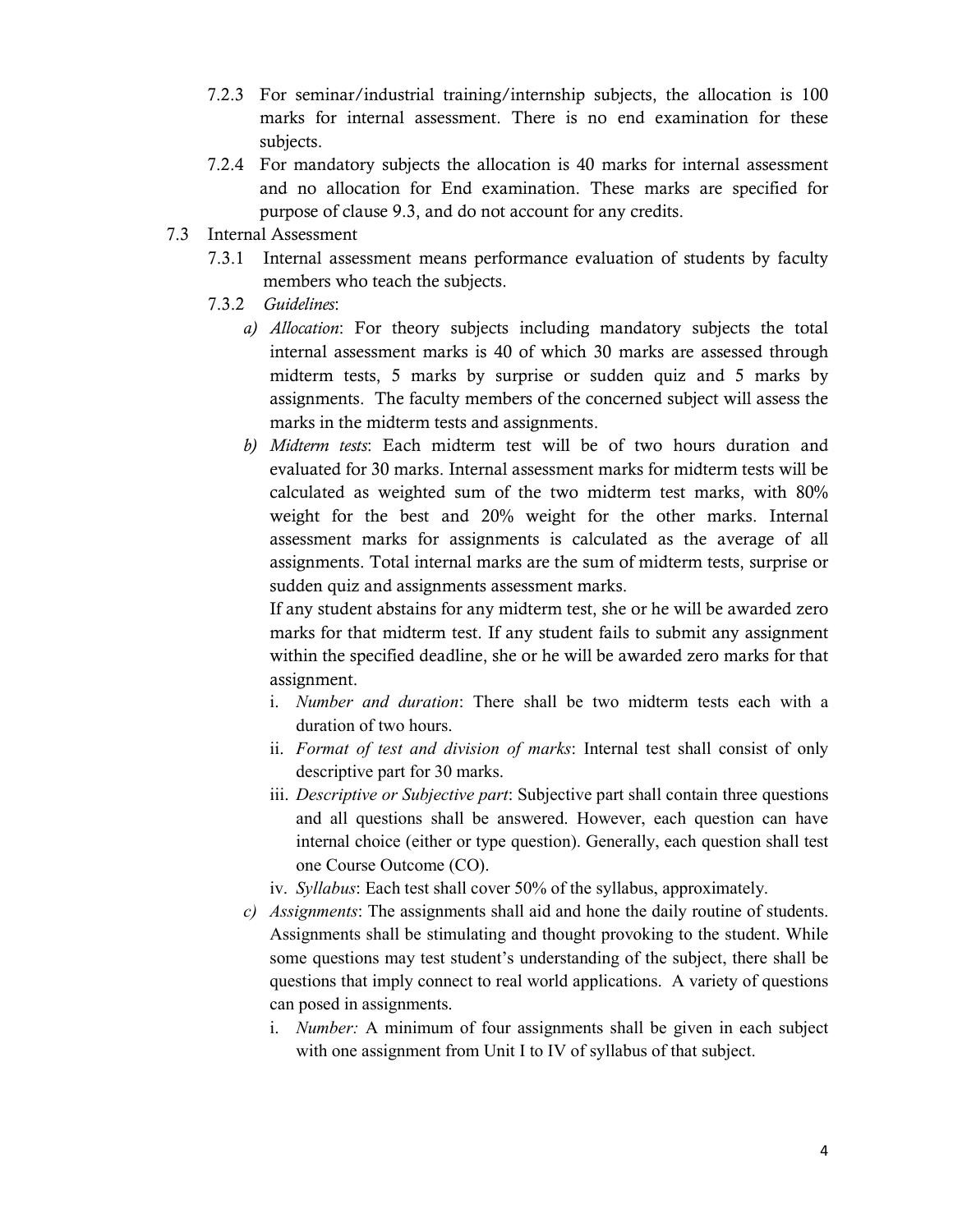- ii. *Quantum of work*: An assignment shall take about four to six hours of study / work per week. Assignments shall not be overloaded nor under loaded. As a guideline, each assignment may contain five questions, each question taking an hour to answer.
- iii. *Marks*: Each assignment must be evaluated for fifty marks. Final marks are obtained by averaging all the assignment marks and reducing it to five marks.
- iv. *Deadlines*: Students shall be given at least one-week time to complete and submit assignments. Assignments shall be submitted within deadline. Late submissions should be awarded zero marks.
- v. *General*: It is advised to administer assignments using Google Classroom.
- *d) Quiz*: The concerned faculty has to conduct 8 surprise quiz exams in the regular class itself. From each unit two quiz exams shall be conducted and each quiz is for 10 marks. Out of 8 quizzes 6 best quizzes shall be considered and average of 6 quizzes will be reduced to 5 marks. Each quiz can be fill in the blanks or single sentence answer or definitions.
- 7.3.3 For laboratory/practical/drawing subjects, the internal assessment will be based on regular laboratory work over full semester. The assessment will be done by the faculty concerned. The students shall be informed sufficiently early of the procedure to be followed for internal assessment.
- 7.3.4 For subjects like seminar, project-work, industrial training/internship, and comprehensive viva-voce, the internal assessment will be done by a Department Committee consisting of two senior faculty members and faculty guide of concerned student. The assessment procedure will be informed sufficiently early to the students.
	- a) *Mandatory internships*: University Guidelines shall apply.
	- b) *Evaluation of internships*: Shall be evaluated through the departmental committee. A student will be required to submit a summer internship report to the concerned department and appear for an oral presentation before the department committee. The report and the oral presentation shall carry 40% and 60% weightages respectively.
	- c) *Final Semester Internship*: A student should mandatorily undergo internship (University Guidelines shall apply) and should work parallelly on a project. At the end of the semester the candidate shall submit an internship completion certificate and a project report. The project report shall be evaluated with an external examiner.
- 7.3.5 After the course work is over, the student is permitted to improve his/her internal marks of any 3 theory subjects in the entire course. However he/she will have to attend the course work.
- 7.4 End examinations
	- 7.4.1 End examinations shall be conducted after completion of coursework in each semester. End exams assessment is for 60 marks. The question paper contains 5 questions and all questions shall be answered. Each question have internal choice (either or type question). Each question carries 12 marks.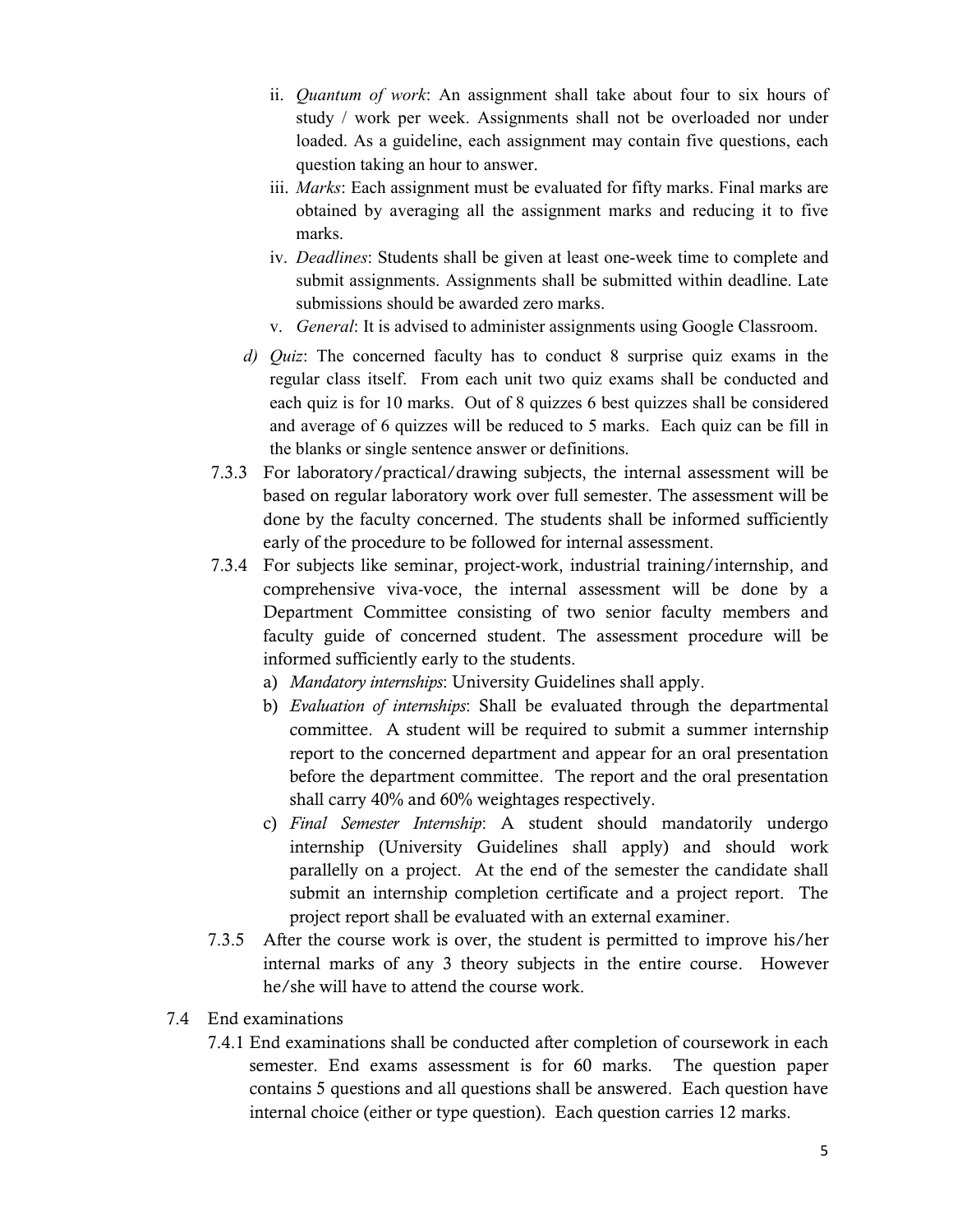- 7.4.2 The question papers for theory subjects shall be set by faculty members outside of the Institute. The external faculty members for question paper setting shall be appointed by the Principal.
- 7.4.3 Evaluation of answer scripts shall be done by either Internal or External examiners appointed by the Principal. A minimum of 50% of subjects will be evaluated by external examiners.
- 7.4.4 For laboratory subjects, end examination shall be conducted by a committee consisting of two internal examiners. One examiner shall be appointed by Head of Department of concerned Major, and the other examiner shall be appointed by the Principal.
- 7.4.5 For project work viva-voce, end examination shall be conducted by a committee consisting of one internal examiner, one external examiner, and the concerned guide of the student. Internal examiner shall be appointed by Head of Department of concerned Major, and the external examiner shall be appointed by the Principal.
- 7.4.6 If a student abstains from End examination of any subject, for any reason, she or he shall be marked as "ABSENT" in that subject.
- 7.4.7 There is no end examination for mandatory subjects.

## **8.0 Method of Assigning Letter Grades and Grade Points**

- 8.1 For all credit-bearing subjects, performance of a student in a subject is indicated by a letter grade that corresponds to absolute marks earned in that subject. Each letter grade is assigned a numeric Grade Point that is used to compute Grade Point Average on a scale of 0 to 10.
- 8.2 Performance of a student in both internal assessment and End examination will be considered for awarding grades for credit bearing subjects. Total marks earned in a subject is the sum of marks obtained in internal assessment and End examination in that subject.
- 8.3 Pass grade S to E is assigned to a subject based on total marks earned in that subject provided that a student earns at least i) 35% of marks in End examination, and ii) 40% of marks in internal assessment and End examination put together; otherwise fail grade F will be assigned to that subject.
- 8.4 Grade I will be assigned to a subject if a disciplinary action is pending and is not resolved before publication of results. Office of Controller of Examinations shall resolve the pending disciplinary action within six working days from the date of publication of results and change the grade to any of S to F.
- 8.5 Grade *Ab* will be assigned to a subject if a student abstains for End examination of that subject.
- 8.6 The absolute marks and corresponding letter grade and grade points are given in Table 1.

| <b>Absolute Marks</b> | <b>Letter Grade</b> | Grade Points assigned   Remark |      |
|-----------------------|---------------------|--------------------------------|------|
| > 90                  | S (Outstanding)     |                                | Pass |
| $80 - 89$             | A (Excellent)       |                                | Pass |

Table 1: Letter Grades and Grade Points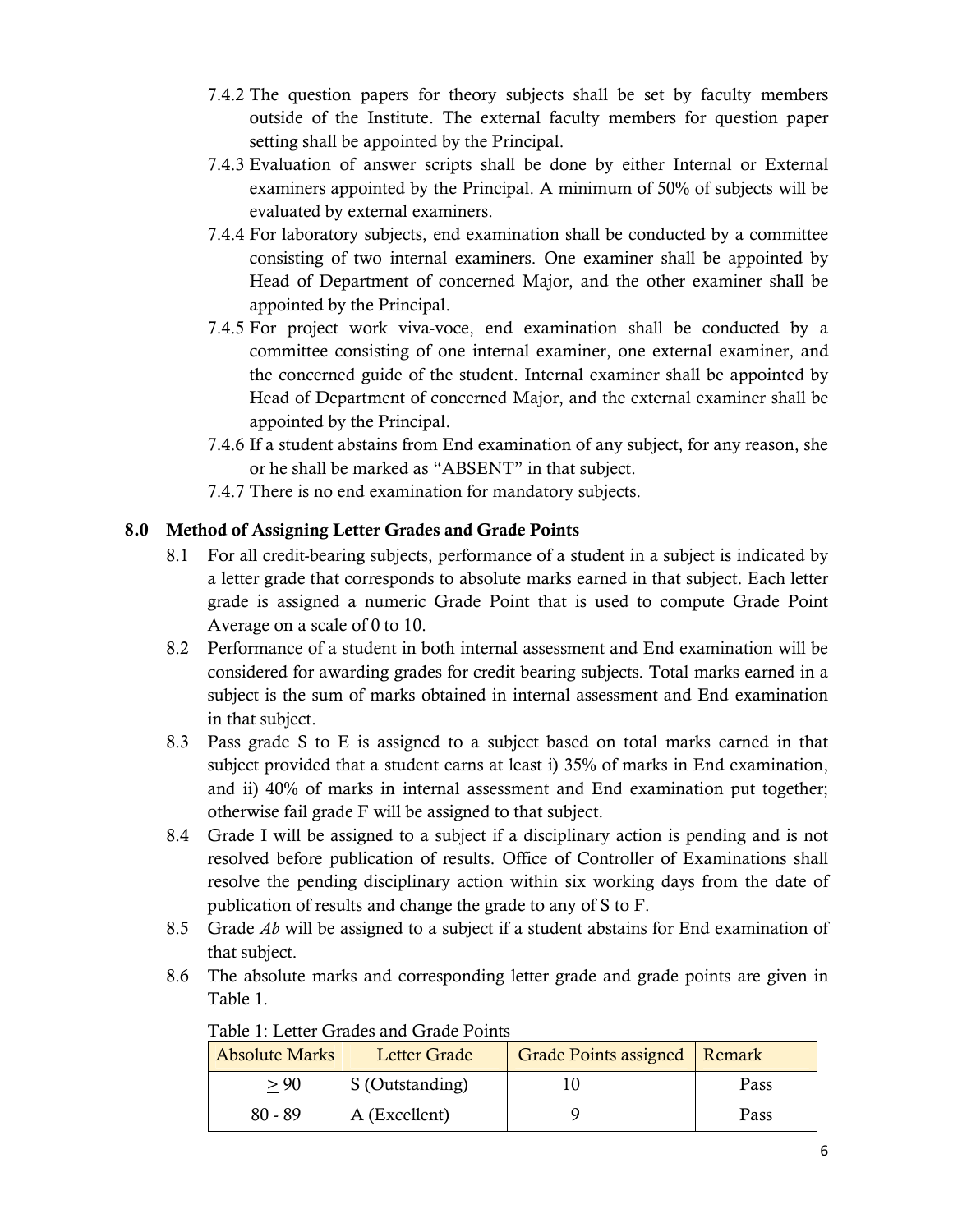| $70 - 79$ | B (Very Good)     | 8 | Pass               |
|-----------|-------------------|---|--------------------|
| $60 - 69$ | C(Good)           |   | Pass               |
| $50 - 59$ | $D$ (Average)     | 6 | Pass               |
| $40 - 49$ | E (Below Average) | 5 | Pass               |
| $~<$ 40   | $F$ (Fail)        | 0 | Fail               |
| Absent    | Ab (Absent)       |   | Fail               |
|           |                   |   | Result<br>Withheld |

8.7 *SGPA*: Semester Grade Point Average indicates the performance of a student in all credit-bearing subjects of a semester. SGPA is calculated as the weighted average of Grade Points of all subjects of the semester with corresponding credits of subjects as weights. Audit and Self-study subjects are not considered for SGPA calculation

$$
SGPA = \frac{\sum GP_i \times CR_i}{\sum CR_i}
$$

*where GPi = Grade Point earned in a subject and CRi = Credits allocated for that subject*

8.8 *CGPA*: Cumulative Grade Point Average indicates the performance of a student in all semesters up to and including the current semester under consideration. CGPA is calculated as the weighted average of SGPAs with total credits in each semester as the weights.

$$
CGPA = \frac{\sum S_i \times TC_i}{\sum TC_i}
$$

*where*  $S_i = SGPA$  *obtained in a semester and TCi = Total Credits for that semester*

8.9 As per AICTE regulations, conversion of CGPA into equivalent percentage is as follows:

Equivalent Percentage =  $(CGPA - 0.50) \times 10$ 

- 8.10 In *SGPA / CGPA* calculations credits earned towards honours / minor degree will not be counted.
- 8.11 *Grade Card*: All students shall be issued Grade Cards after the publication of results of a semester. Grade Card is a statement of performance of a student in a semester. It contains information about each registered subject: type of subject, allocated credits, and letter grade earned. SGPA and CGPA will also be indicated.

## **9.0 Requirements for Completing Subjects**

- 9.1 A student shall complete all credit-bearing and mandatory subjects successfully to be eligible for award of degree.
- 9.2 *Credit-bearing subjects*: A student is considered to have completed a credit-bearing subject successfully and earned credits if she or he obtains a pass grade from S to E in that subject. If a student receives fail grade F or *Ab* in any subject, she or he must register for supplementary End examination for that subject as and when opportunity arises and improve grade to pass grade.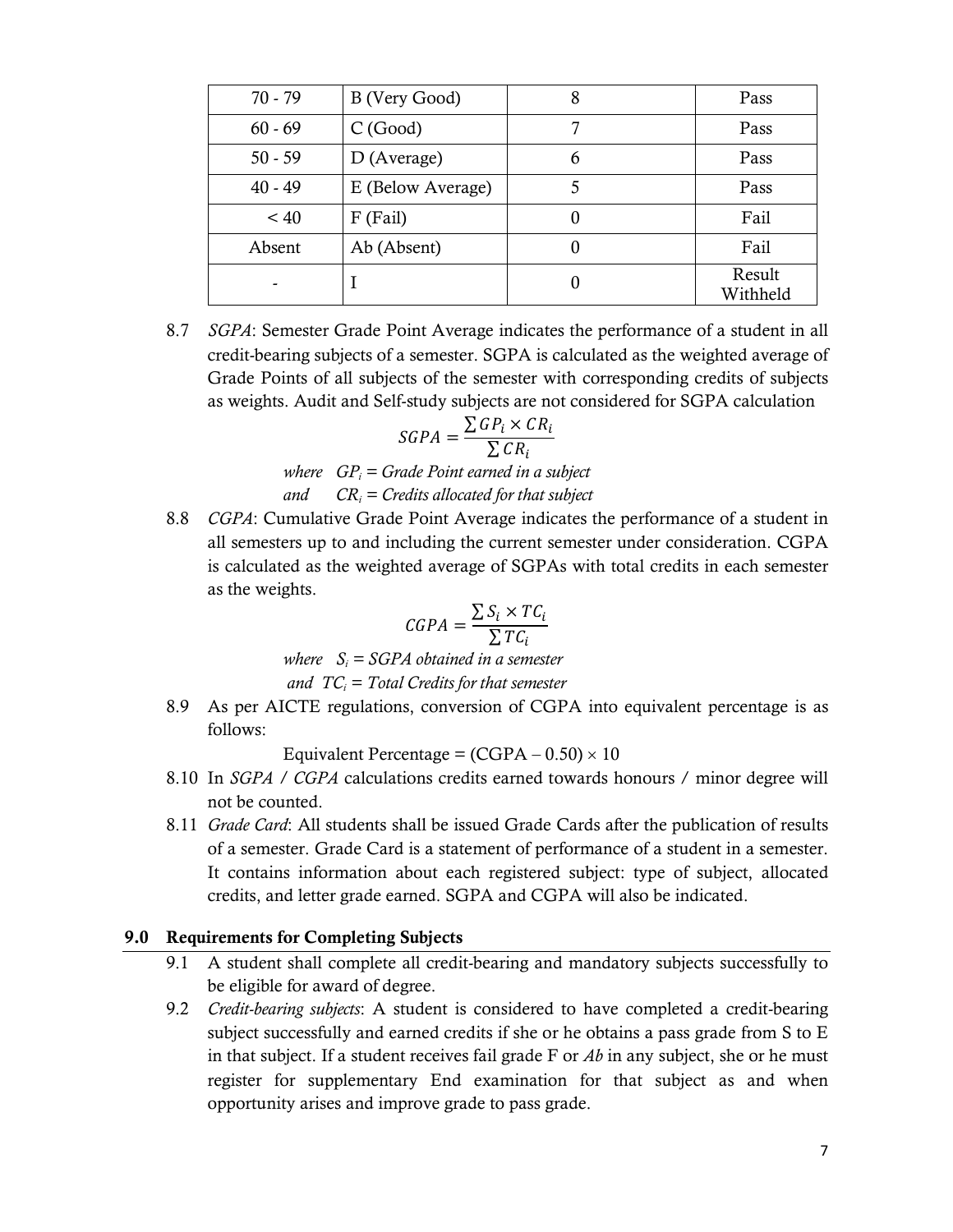9.3 *Mandatory subjects*: A student is considered to have successfully completed a mandatory subject if she or he earns at least 40% of internal assessment marks in that subject.

*Supplementary exam for mandatory subjects*: If a student fails in mandatory subject, she or he shall register for supplementary examination in that subject as and when the opportunity arises and pass that subject. The supplementary exam will be conducted for 30 marks covering the entire syllabus and student is deemed to have passed in the subject if she or he earns 12 marks (40% marks) in the supplementary exam, disregard of her or his performance in assignments and internal tests.

## **10.0 Requirements for taking End Examinations and Promotion**

- 10.1 A student is eligible to take regular End Examinations of current semester if she or he fulfils the attendance requirement.
- 10.2 A student shall be promoted from current semester to succeeding semester on satisfying the attendance and total credits-earned requirements.
- 10.3 Attendance Requirement
	- 10.3.1 Attendance of students shall be recorded for credit-bearing and mandatory subjects as per the work load indicated in curriculum.
	- 10.3.2 Total class-periods conducted shall be reckoned from beginning to end of a semester as published in academic calendar.
	- 10.3.3 Aggregate Percentage of Attendance is calculated using total number of class-periods attended as numerator and total number of class-periods conducted for the concerned semester as the denominator.
	- 10.3.4 A minimum aggregate attendance of 75% is required for promotion to succeeding semester and be eligible to take End examinations of current semester. In addition, student has to acquire a minimum of 40% attendance in each subject.
	- 10.3.5 A student can appeal to the Principal for condoning deficiency in aggregate attendance if she or he gets an aggregate attendance of 65% or more but less than the required 75%, presenting a valid reason for deficiency. Such a student will be granted promotion if the Principal pardons the deficiency. Principal has the right to reject the appeal if he/she is not satisfied with the performance of the student or the reason cited for deficiency of the attendance.
	- 10.3.6 A student earning less than 65% aggregate attendance will be denied promotion. A student who is not promoted on basis of attendance shall be removed from the rolls and shall register for the same semester when opportunity arises. The current semester record of the student is cancelled automatically.
- 10.4 Credits-Earned Requirement
	- 10.4.1 This rule is applicable for promotion of a student from fourth semester to fifth semester, and from sixth semester to seventh semester.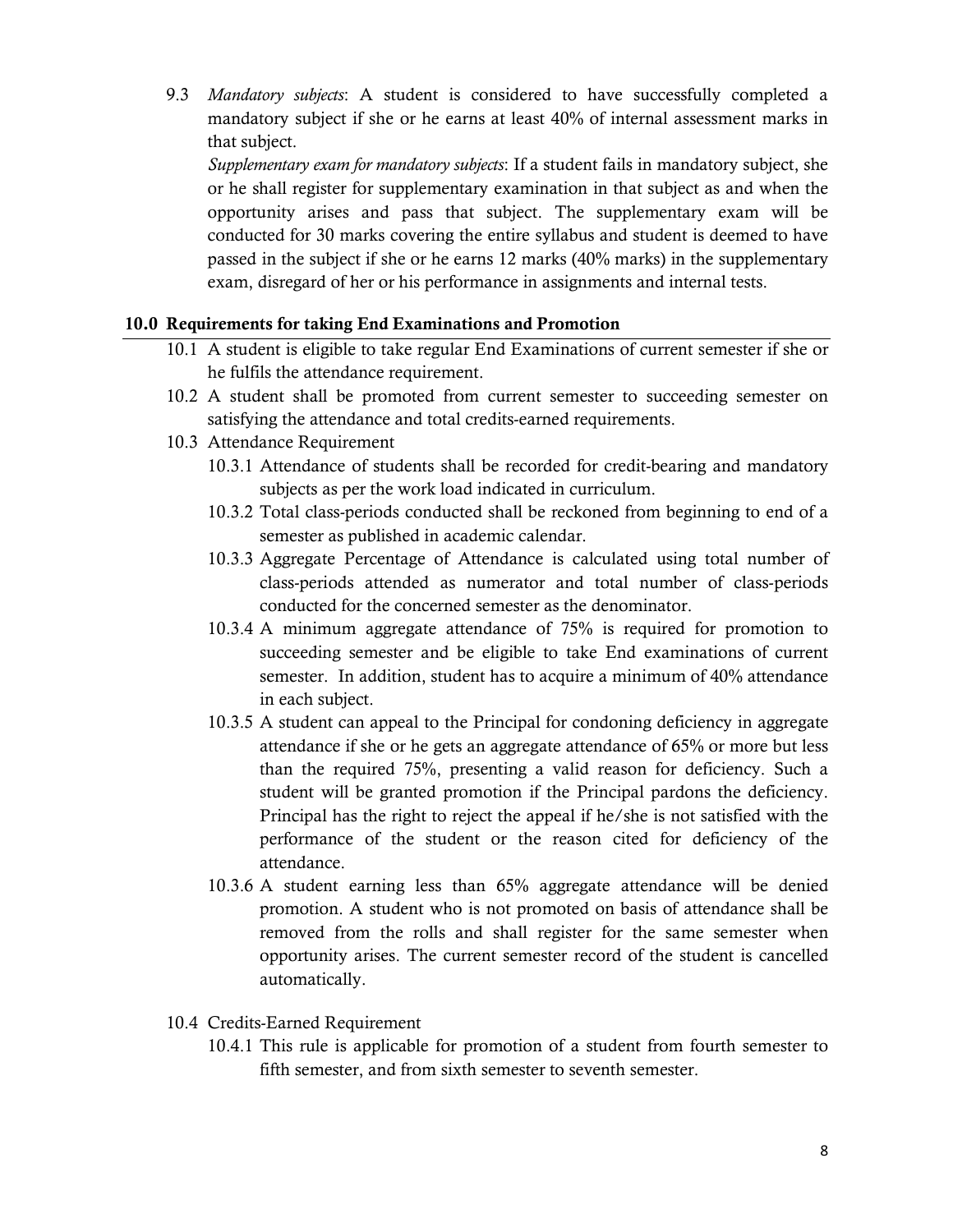- 10.4.2 A student who is denied promotion for want of requisite credits shall take supplementary examinations, as and when offered, and earn credits to be eligible for promotion.
- 10.4.3 Subjects registered for honours/minor degree shall not be considered towards credits-earned requirement.
- 10.4.4 For promotion from fourth semester to fifth semester, a student must earn at least 40% credits (rounded to lower integer) from first semester to third semester subjects. A student will get the following opportunities to pass the subjects:

| First semester subjects | : One regular and three supplementary exams                        |
|-------------------------|--------------------------------------------------------------------|
|                         | Second semester subjects : One regular and two supplementary exams |
| Third semester subjects | : One regular and one supplementary exam                           |

10.4.5 For promotion from sixth semester to seventh semester, a student must earn at least 40% credits (rounded to lower integer) from first semester to fifth semester subjects. A student will get the following opportunities to pass the subjects:

| First semester subjects  | : One regular and five supplementary exams  |
|--------------------------|---------------------------------------------|
| Second semester subjects | : One regular and four supplementary exams  |
| Third semester subjects  | : One regular and three supplementary exams |
| Fourth semester subjects | : One regular and two supplementary exams   |
| Fifth semester subjects  | : One regular and one supplementary exam    |

## **11.0 Revaluation of End Examination Scripts**

- 11.1 Revaluation of End Examination scripts is allowed for theory subjects only by paying requisite fee.
- 11.2 Procedure for Revaluation: The script will be revaluated by an examiner appointed by the Principal. The maximum of revaluation and regular end examination marks will be awarded for that subject.
- 11.3 A student can apply for revaluation in a subject only once.

## **12.0 Supplementary End Examinations**

- 12.1 Students are eligible to take Supplementary examinations in subjects with fail grade either F or *Ab* only.
- 12.2 Supplementary examinations for even semester subjects will be conducted along with regular examinations of odd semester subjects.
- 12.3 Supplementary examinations for odd semester subjects will be conducted along with regular examinations of even semester subjects.
- 12.4 For eighth semester, special supplementary examinations will be conducted in second week following the results publication date of regular examination of eighth semester.

#### **13.0 Requirements for Award of B. Tech degree**

13.1 Time Limit for completion of requirements for award of degree is eight academic years including gap-year from the date of admission. A student who could not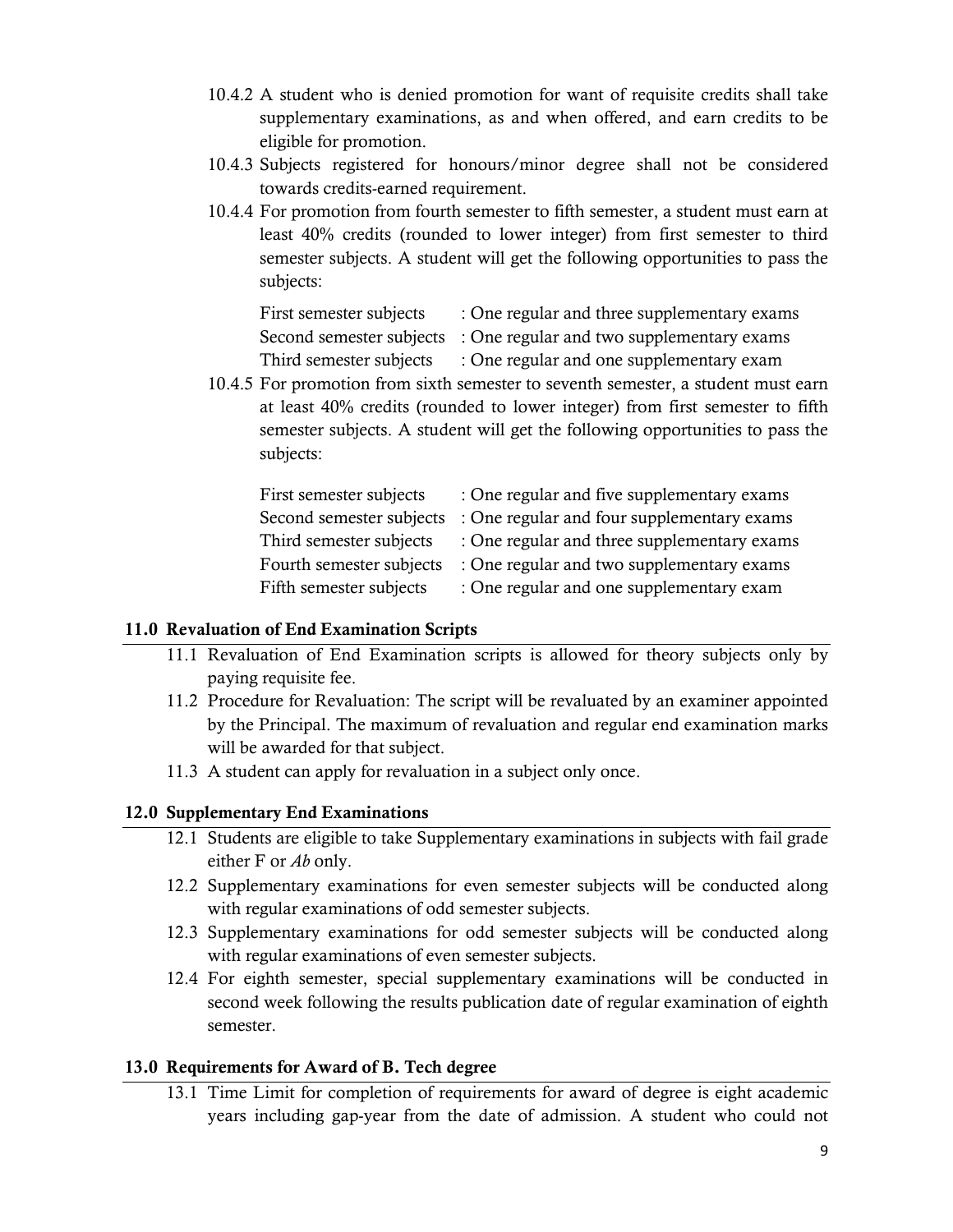complete all the requirements in this time limit shall forego admission and will be removed from the rolls of the Institute.

- 13.2 A student shall be eligible for award of B. Tech degree provided she or he has:
	- 13.2.1 Registered and successfully completed all required credit-bearing and mandatory subjects with a total of 160 credits
	- 13.2.2 Secured a CGPA of 4.5 or more
	- 13.2.3 Cleared all dues to the Institute, library and hostel
	- 13.2.4 No disciplinary action is pending against her or him
	- 13.2.5 Satisfied any other stipulation of the affiliating university
- 13.3 *Award of Class*: Each student will be given class in degree based on CGPA as follows:

| <b>Class of Degree</b>       | Range of CGPA        |
|------------------------------|----------------------|
| Pass Class                   | $>= 4.5$ but $< 5.5$ |
| Second Class                 | $>= 5.5$ but $< 6.5$ |
| <b>First Class</b>           | $>= 6.5$ but $< 7.5$ |
| First Class with Distinction | $>= 7.5$             |

#### Table 2: Class of Degree

- 13.4 *Degree with Honours designation*: Students with higher learning capabilities are encouraged to opt for Honours designation. Degree with Honours imply a higher level of academic achievement. A student can earn B.Tech degree with honours designation by meeting the following requirements
- 13.4.1 Honours designation is optional. A student can opt for either Honours designation or Minor degree (clause 13.5) but not both.
- 13.4.2 *Entry eligibility*: Students shall apply for Honours designation at the beginning of the fourth semester. Eligibility criteria are (i) minimum CGPA of 8.0 and (ii) no backlogs, reckoned up to second semester. The Chairperson of the concerned Board of Studies will process the applications and publish the list of eligible students.
- 13.4.3 *Additional course work*: Students shall complete an additional 20-credits coursework, in addition to 160 regular credits, in her/his own major during fourth to seventh semesters. The Board of Studies (BoS) of the concerned major shall specify the list of advanced elective subjects for the purpose of honours designation.

Out of the 20 additional credits to be acquired, 16 credits shall be earned by undergoing specified courses listed as pools, with four courses, each carrying 4 credits. The remaining 4 credits must be acquired through two MOOCs, which shall be domain specific, each with 2 credits and with a minimum duration of 8/12 weeks as recommended by the BoS.

If minimum enrolments criteria are not met then the students shall be permitted to register for the equivalent MOOC courses as approved by the concerned Head of the department in consultation with BoS.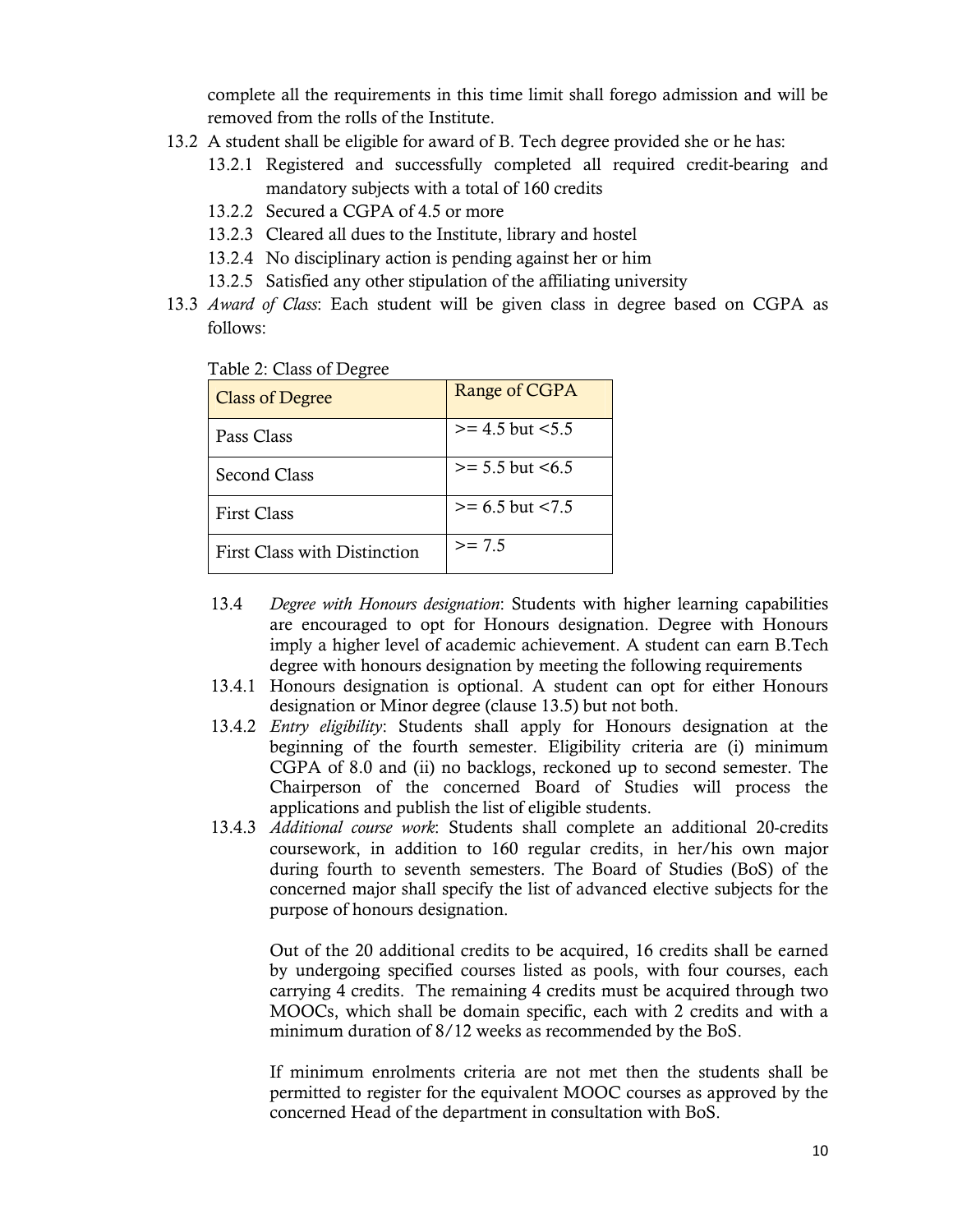If a student drops or is terminated from the Honours program, the additional credits earned so far will remain extra. These additional courses will find mention in the transcript but not in the degree certificate.

- 13.4.4 *Registration and enrollment*: Clause 6.0 shall apply
- 13.4.5 *Evaluation*: The evaluation shall be as per clause 7.0
- 13.4.6 *Continuous performance*: Students shall earn a minimum SGPA of 8.0 in all semesters, from fourth to seventh, and without backlogs to be eligible for award of Honours designation. Regular and additional subjects shall be considered for SGPA calculation. If a student does not get a minimum SGPA of 8.0 or fails in any subject during fourth to seventh semesters, she/he will lose candidature for honours designation.
- 13.5 *Minor Degree designation*: Students with higher learning capabilities are encouraged to opt for Minor degree designation. Minor degree imply a higher level of academic achievement and improves employability. A student can earn minor degree designation by meeting the following requirements
	- 13.5.1 Minor degree is optional. A student can opt for either Minor degree or Honours designation (clause 13.4) but not both.
	- 13.5.2 *Entry eligibility*: Students shall apply for minor degree at the beginning of fourth semester. Eligibility criteria are (i) minimum CGPA of 8.0 and (ii) no backlogs, reckoned up to second semester. The Chairperson of the concerned Board of Studies (minor department) will process the applications and publish the list of eligible students.
	- 13.5.3 *Additional coursework*: Students shall complete an additional 20-credits coursework, in addition to 160 regular credits, in selected minor program during fourth to seventh semesters. The Board of Studies (BoS) of the concerned minor program shall specify the list of core and elective subjects for the purpose of minor degree. Out of the 20 credits, 16 credits shall be earned by undergoing specified courses listed by the concerned BoS and must pursue atleast 2 courses through MOOCs. (of 8 week duration)
	- 13.5.4 *Registration and enrollment*: Clause 6.0 shall apply.
	- 13.5.5 *Evaluation*: The evaluation shall be as per clause 7.0.
	- 13.5.6 *Continuous performance*: Students shall earn a minimum SGPA of 8.0 in all semesters, from fourth to seventh, and without backlogs to be eligible for award of minor degree. Regular and additional subjects shall be considered for SGPA calculation. If a student does not get a minimum SGPA of 8.0 or fails in any subject during fourth to seventh semesters, she/he will lose candidature for minor degree.
- 13.6 Degree will be issued under the seal of affiliating University.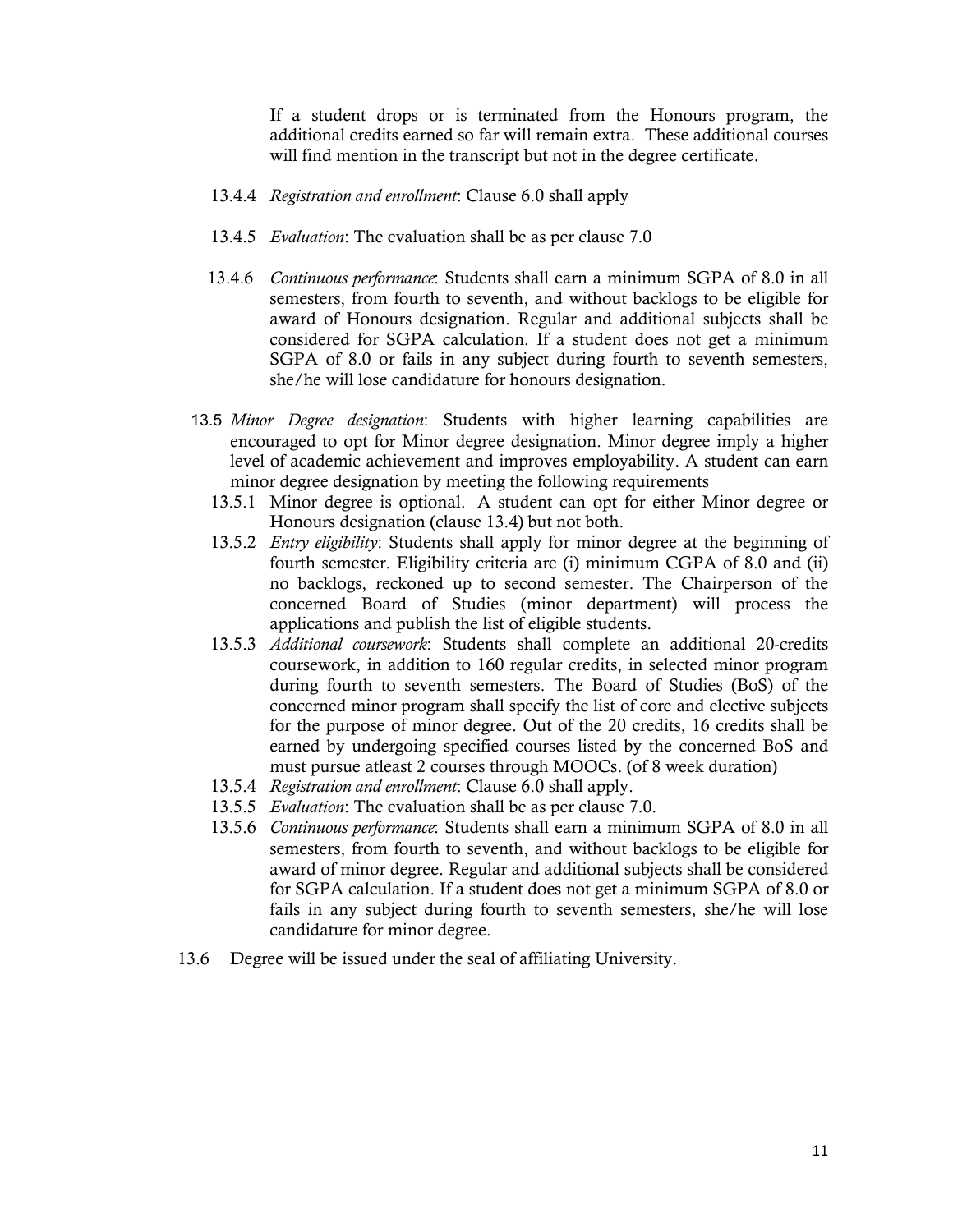# **14.0 Regulations for Lateral Entry Students under R20UG**

- a) *Title and application*: These rules and regulations may be called R20UG-LE and come into force from academic year 2021-22 and exist in force until superseded by other regulations. These regulations are applicable to students admitted under lateral entry scheme leading to Bachelor's Degree in Technology (B.Tech).
- b) *Regulations and curriculum*: The regulations and curriculum of R20UG shall be applicable in general with the following modifications:
	- i. *Entry and duration*: The students will be admitted directly into third semester of regular 4-year B.Tech degree course governed by R20UG regulations. The duration of the course is three academic years.
	- ii. *Curriculum*: Third semester to eighth semester curriculum of R20UG.
	- iii. *Promotion by credits-earned requirement*: This is applicable for the promotion of a student from sixth semester to seventh semester only. She/he must earn at least 40% of total credits (rounded to lower integer) from third to fifth semesters for promotion from sixth semester to seventh semester.
- c) *Requirements for the award of B.Tech degree:*
	- i. Time limit for completion of requirements for award of degree is six academic years from the date of admission.
	- ii. Registered and successfully completed all required credit-bearing and mandatory subjects with a total of 121 credits. (third semester to eighth semester subjects)
	- iii. *Honours/minors designation*: shall earn extra 20 credits in addition to 121 credits.

## **15.0 Transitory Regulations**

15.1 A student who initially joins the Institute in a previous Regulation and has to rejoin in a semester of the present Regulations, due to any reason, shall be bound by the rules of the current Regulations. Board of Studies of the concerned Major will specify, extra or otherwise, academic coursework to be undertaken by such students who join the current Regulations.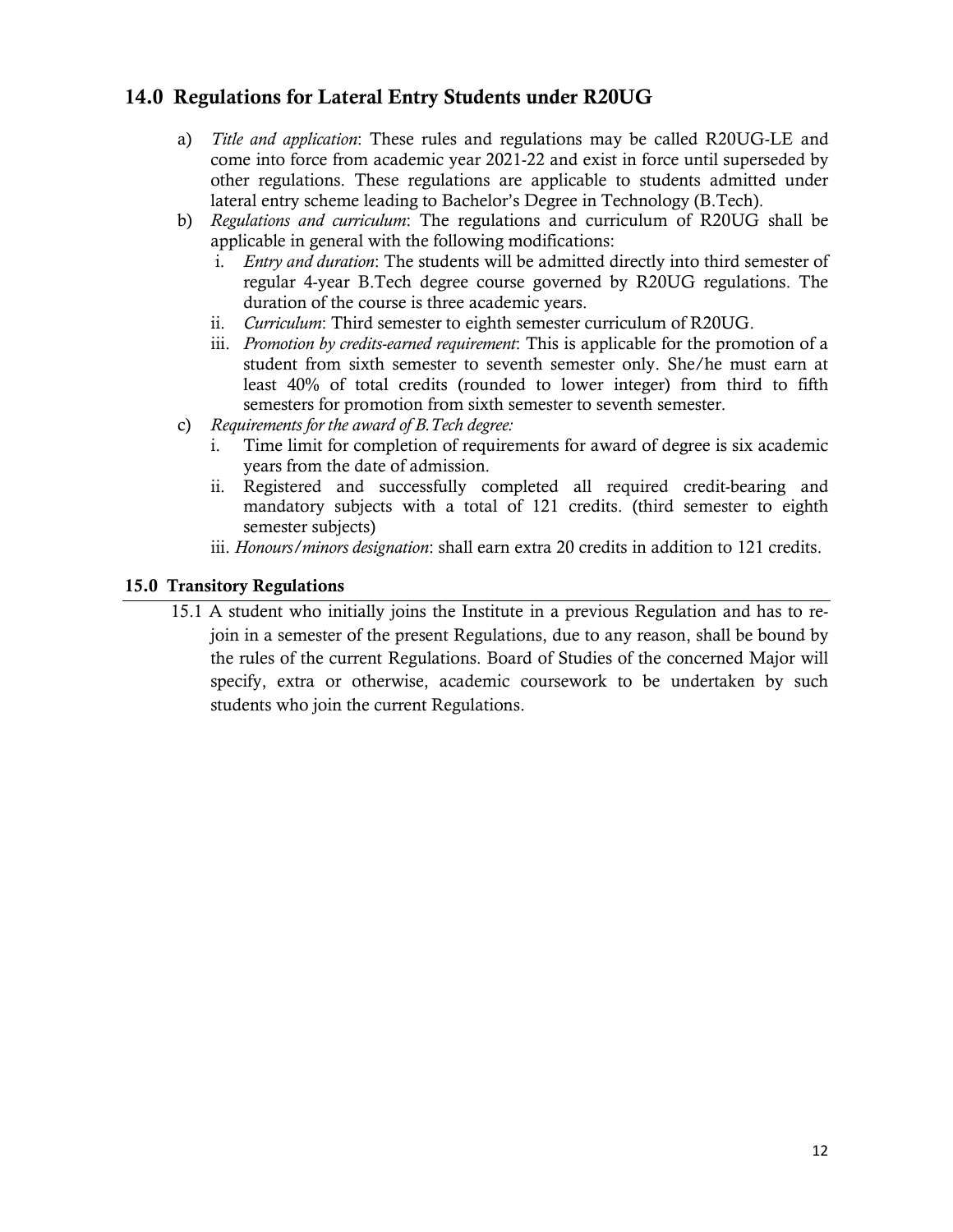#### **THREE WEEK INDUCTION PROGRAM**

#### **Introduction**

The graduating student must have knowledge and skills in the area of his study. However, he must also have broad understanding of society and relationships. Character needs to be nurtured as an essential quality by which he would understand and fulfil his responsibility as an engineer, a citizen and a human being. Besides the above, several metaskills and underlying values are needed.

#### **1. Induction Program**

When new students enter an institution, they come with diverse thoughts, backgrounds and preparations. It is important to help them adjust to the new environment and inculcate in them the ethos of the institution with a sense of larger purpose.

We propose a 3-week long induction program for the UG students entering the institution, right at the start. Normal classes start only after the induction program is over. Its purpose is to make the students feel comfortable in their new environment, open them up, set a healthy daily routine, create bonding in the batch as well as between faculty and students, develop awareness, sensitivity and understanding of the self, people around them, society at large, and nature.

The time during the Induction Program is also used to rectify some critical lacunas, for example, English background, for those students who have deficiency in it.

The following are the activities under the induction program in which the student would be fully engaged throughout the day for the entire duration of the program.

## **2.1 Physical Activity**

This would involve a daily routine of physical activity with games and sports. It would start with all students coming to the field at 6 am for light physical exercise or yoga. There would also be games in the evening or at other suitable times according to the local climate. These would help develop team work. Each student should pick one game and learn it for three weeks. There could also be gardening or other suitably designed activity where labour yields fruits from nature.

#### **2.2 Creative Arts**

Every student would chose one skill related to the arts whether visual arts or performing arts. Examples are painting, music, dance etc. The student would pursue it every day for the duration of the program.

These would allow for creative expression. It would develop a sense of aesthetics and also enhance creativity which would, hopefully, flow into engineering design later.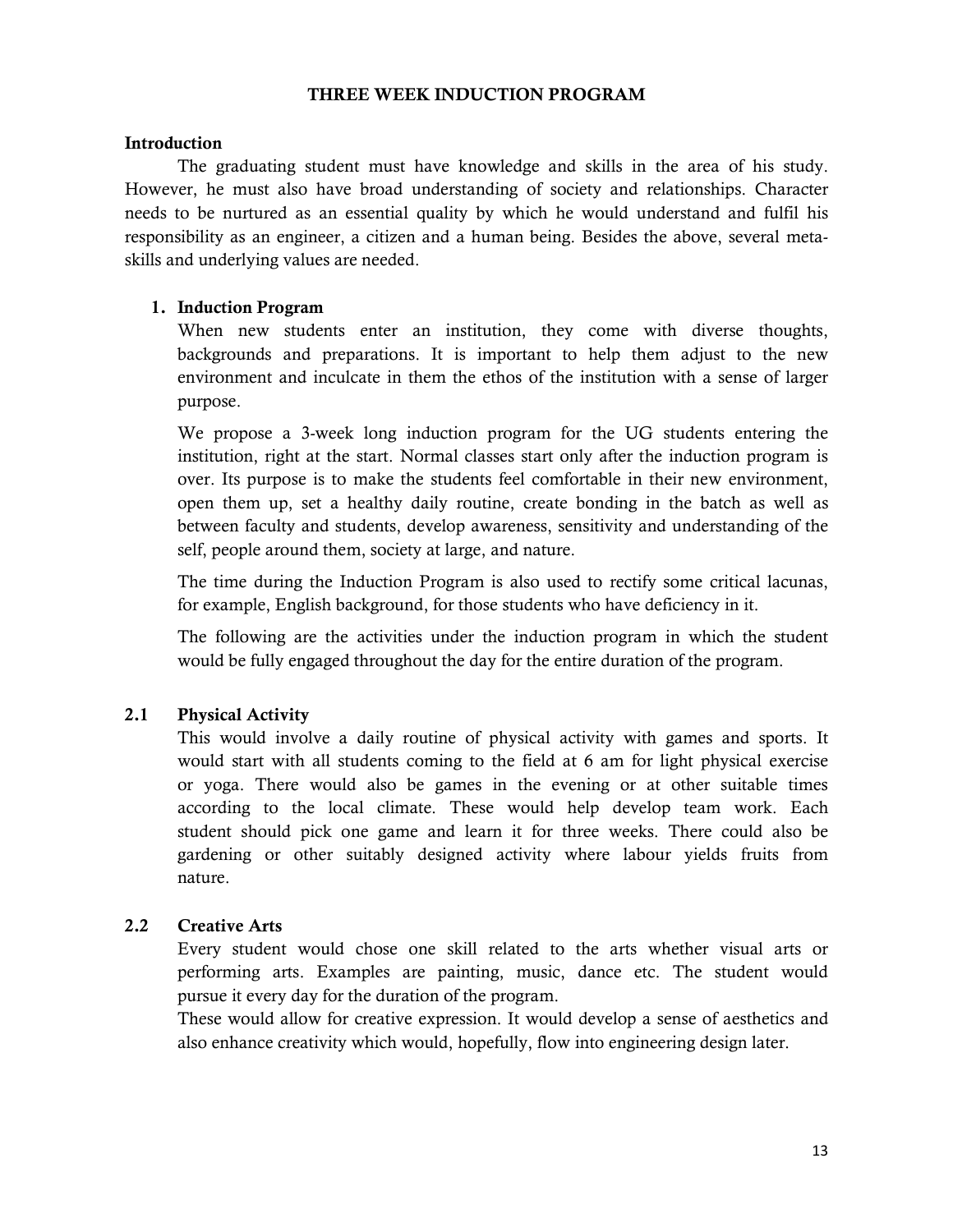## **2.3 Universal Human Values**

The teachers must come from all the departments rather than only one department like HSS or from outside of the Institute.

Discussions would be conducted in small groups of about 20 students with a faculty mentor each. It is to open thinking towards the self.

#### **2.4 Literary**

Literary activity would encompass reading, writing and possibly, debating, enacting a play etc.

## **2.5 Proficiency Modules**

This period can be used to overcome some critical lacunas that students might have, for example, English, computer familiarity etc. These should run like crash courses.

#### **2.6 Lectures by Eminent People**

This period can be utilized for lectures by eminent people, say, once a week. It would give the students exposure to people who are socially active or in public life.

#### **2.7 Visits to Local Area**

A couple of visits to the landmarks of the city, or a hospital or orphanage could be organized. This would familiarize them with the area as well as expose them to the under privileged.

## **2.8 Familiarization to Dept. / Branch & Innovations**

They should be told about what getting into a branch or department means what role it plays in society, through its technology. They should also be shown the laboratories, workshops & other facilities.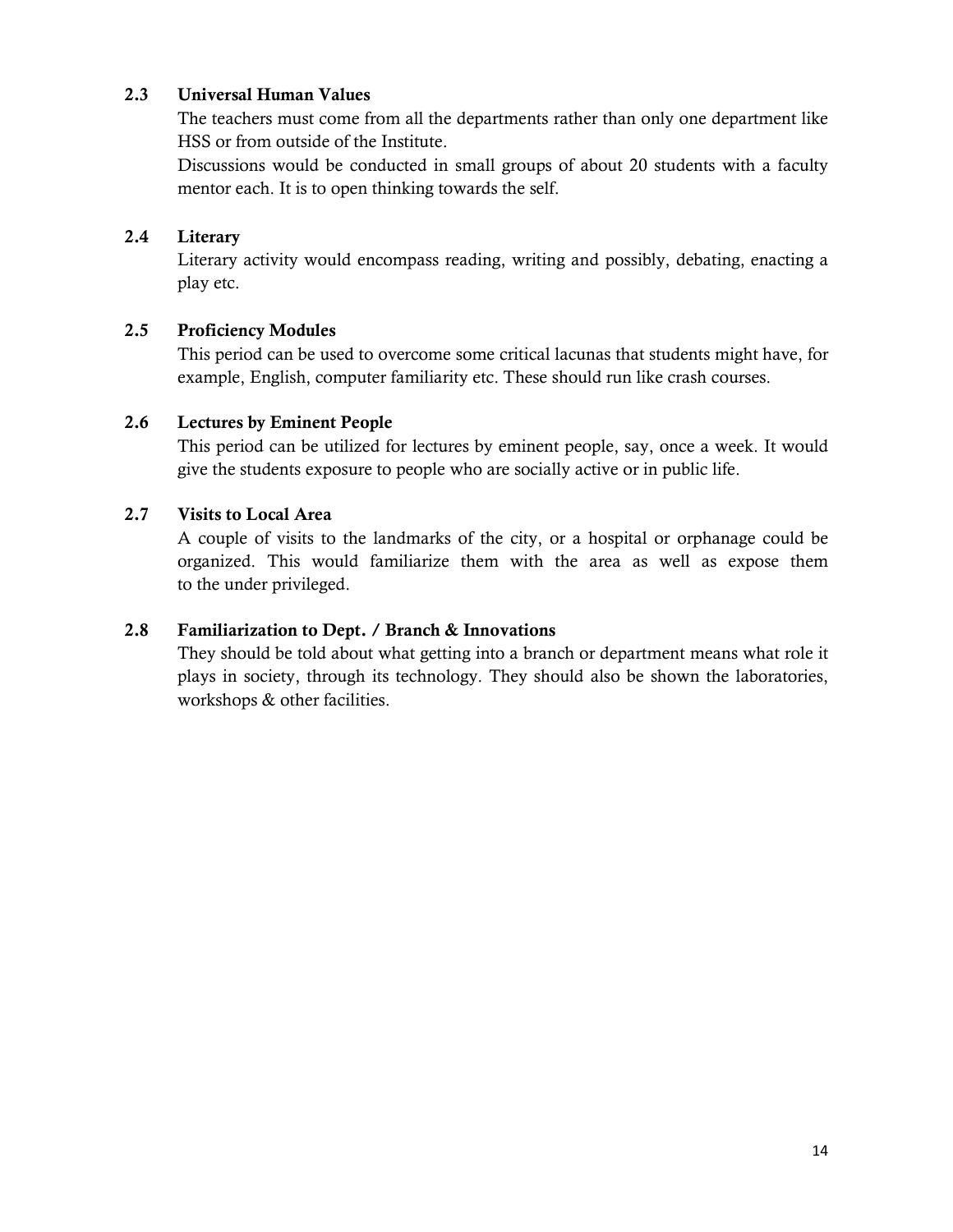## **Amendments to R20 UG Regulations :-**

- 1. Skill courses shall be conducted from III Sem to VI Sem.
- 2. Internships/ Socially relevant projects, which can be conducted during IV Sem& V Sem break, VI Sem & VII Sem break and the same may be evaluated during V & VII semesters.
- 3. The eligibility criteria for Minor/ Honor degree is minimum CGPA of 8.0 and no backlogs, reckoned up to III semester.
- 4. Minimum CGPA of 7.5 with no backlogs up to III semester for registration of Minor and honor degree for SC/ST students.
- 5. The respective departments shall give a list of standard MOOCs providers including SWAYAM whose credentials are endorsed by respective Chairman Board of Studies.
- 6. He/ She has to obtain a certificate from the provider in which he/ She has registered and submit the same to the concerned department.
- 7. Any MOOC course selected by the student shall be of 12 weeks course with 3 credits and also from the reputed provider.
- 8. If provider explicitly declares letter grade, pass or fail and credits of that particular course, the letter grade can be converted to grade point as per the table given below:

| <b>Absolute Marks</b> | <b>Letter Grade</b> | <b>Grade Points</b><br>assigned | <b>Remark</b>          |
|-----------------------|---------------------|---------------------------------|------------------------|
| $\geq 90$             | S (Outstanding)     | 10                              | Pass                   |
| $80 - 89$             | A (Excellent)       | 9                               | Pass                   |
| $70 - 79$             | B (Very Good)       | 8                               | Pass                   |
| $60 - 69$             | C(Good)             | 7                               | Pass                   |
| $50 - 59$             | D (Average)         | 6                               | Pass                   |
| $40 - 49$             | E (Below Average)   | 5                               | Pass                   |
| < 40                  | F (Fail)            | 0                               | Fail                   |
| Absent                | Ab (Absent)         |                                 | Fail                   |
|                       |                     |                                 | <b>Result Withheld</b> |

- 9. In case of any deviation in the above clause, the committee appointed by the Principal shall take a decision for converting MOOC results into the relevant grade points.
- 10. Credits awarded in the MOOC certificate are directly transferred to the grade sheet.